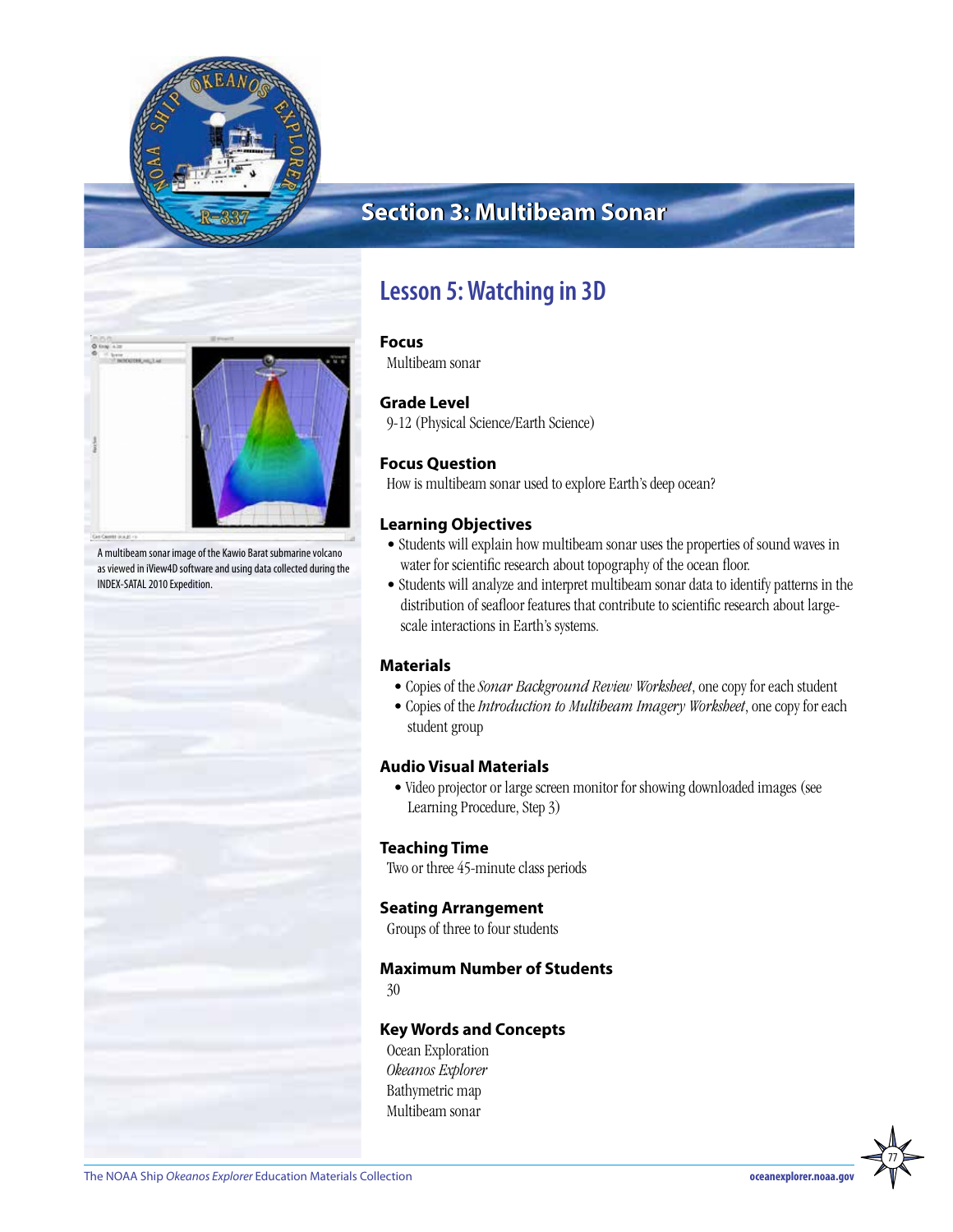### **Background**

Multibeam sonar is one of the most powerful tools available for modern deep-sea exploration, and can create high-resolution maps, three dimensional models, or even "fly-through" videos that simulate a trip across the area being mapped. For more information about how multibeam sonar is used aboard the NOAA Ship *Okeanos Explorer*, please see the *Introduction to Multibeam Sonar* on page 49.

An important technique for studying multibeam images uses a three-dimensional data visualization system called Fledermaus (which is the German word for "bat," and is pronounced "FLEE-der-mouse"). This lesson introduces students to multibeam sonar technology and simple analysis of multibeam data using free viewing software for multibeam imagery in the Fledermaus file format. As the *Okeanos Explorer* continues its voyages of discovery in Earth's deep ocean, students have additional opportunities to apply their analytic skills to investigate new multibeam images (see, for example, *Okeanos Explorer* Multibeam Sonar Supplemental Datasheet #1 for Cruise 12.02; *[http://oceanexplorer.noaa.gov/okeanos/explorations/](http://oceanexplorer.noaa.gov/okeanos/explorations/ex1202/background/edu/media/ex1202_sdmultibeam1.pdf) [ex1202/background/edu/media/ex1202\\_sdmultibeam1.pdf](http://oceanexplorer.noaa.gov/okeanos/explorations/ex1202/background/edu/media/ex1202_sdmultibeam1.pdf)*). Note: mention of proprietary names does not imply endorsement by NOAA.

### **Learning Procedure**

- 1. To prepare for this lesson:
- a) Review:
	- Introductory essays for the INDEX-SATAL 2010 Expedition (*[http://](http://oceanexplorer.noaa.gov/okeanos/explorations/10index/welcome.html) [oceanexplorer.noaa.gov/okeanos/explorations/10index/welcome.html](http://oceanexplorer.noaa.gov/okeanos/explorations/10index/welcome.html)*);
	- Minding the Multibeam at Midnight by Colleen Peters (*[http://oceanexplorer.](http://oceanexplorer.noaa.gov/okeanos/explorations/10index/logs/aug05/aug05.html) [noaa.gov/okeanos/explorations/10index/logs/aug05/aug05.html](http://oceanexplorer.noaa.gov/okeanos/explorations/10index/logs/aug05/aug05.html)*); and
	- State of the Art Seafloor Survey by Meme Lobecker and Elaine Stuart (*[http://](http://oceanexplorer.noaa.gov/okeanos/explorations/10index/logs/july31/july31.html) [oceanexplorer.noaa.gov/okeanos/explorations/10index/logs/july31/](http://oceanexplorer.noaa.gov/okeanos/explorations/10index/logs/july31/july31.html) [july31.html](http://oceanexplorer.noaa.gov/okeanos/explorations/10index/logs/july31/july31.html)*).
- (b) Review background information about the *Okeanos Explorer* exploration strategy and technologies.
- (c) If desired, download images to accompany discussions in Step 2. You may also want to download this "before and after" image to illustrate the capabilities of multibeam sonar:

### *[http://oceanexplorer.noaa.gov/okeanos/explorations/10index/](http://oceanexplorer.noaa.gov/okeanos/explorations/10index/background/hires/em302_before_after_hires.jpg) [background/hires/em302\\_before\\_after\\_hires.jpg](http://oceanexplorer.noaa.gov/okeanos/explorations/10index/background/hires/em302_before_after_hires.jpg)*,

as well as one or more of the following animations to accompany discussions in Step 3:

*[http://oceanexplorer.noaa.gov/explorations/02fire/logs/jul08/media/](http://oceanexplorer.noaa.gov/explorations/02fire/logs/jul08/media/sm2k.html) [sm2k.html](http://oceanexplorer.noaa.gov/explorations/02fire/logs/jul08/media/sm2k.html)*;

*[http://oceanexplorer.noaa.gov/explorations/02fire/logs/](http://oceanexplorer.noaa.gov/explorations/02fire/logs/magicmountain) [magicmountain](http://oceanexplorer.noaa.gov/explorations/02fire/logs/magicmountain)*; and

*[http://oceanexplorer.noaa.gov/okeanos/media/movies/ex\\_podcast\\_](http://oceanexplorer.noaa.gov/okeanos/media/movies/ex_podcast_video.html) [video.html](http://oceanexplorer.noaa.gov/okeanos/media/movies/ex_podcast_video.html)*

- (d) Review background information on multibeam sonar technology and questions on the *Sonar Background Review* and *Introduction to Multibeam Imagery Worksheets* and make copies of *Sonar Background Review Worksheet* for each student, and copies of *Introduction to Multibeam Imagery Worksheet* for each student group.
- (e) Download the iView4D software from *[http://www.qps.nl/display/main/](http://www.qps.nl/display/main/download) [download](http://www.qps.nl/display/main/download)*, and download the data file **INDEX2010\_mb\_1.sd** from

*[http://oceanexplorer.noaa.gov/okeanos/edu/resources/media/](http://oceanexplorer.noaa.gov/okeanos/edu/resources/media/INDEX2010_mb_1.sd) [INDEX2010\\_mb\\_1.sd](http://oceanexplorer.noaa.gov/okeanos/edu/resources/media/INDEX2010_mb_1.sd)*

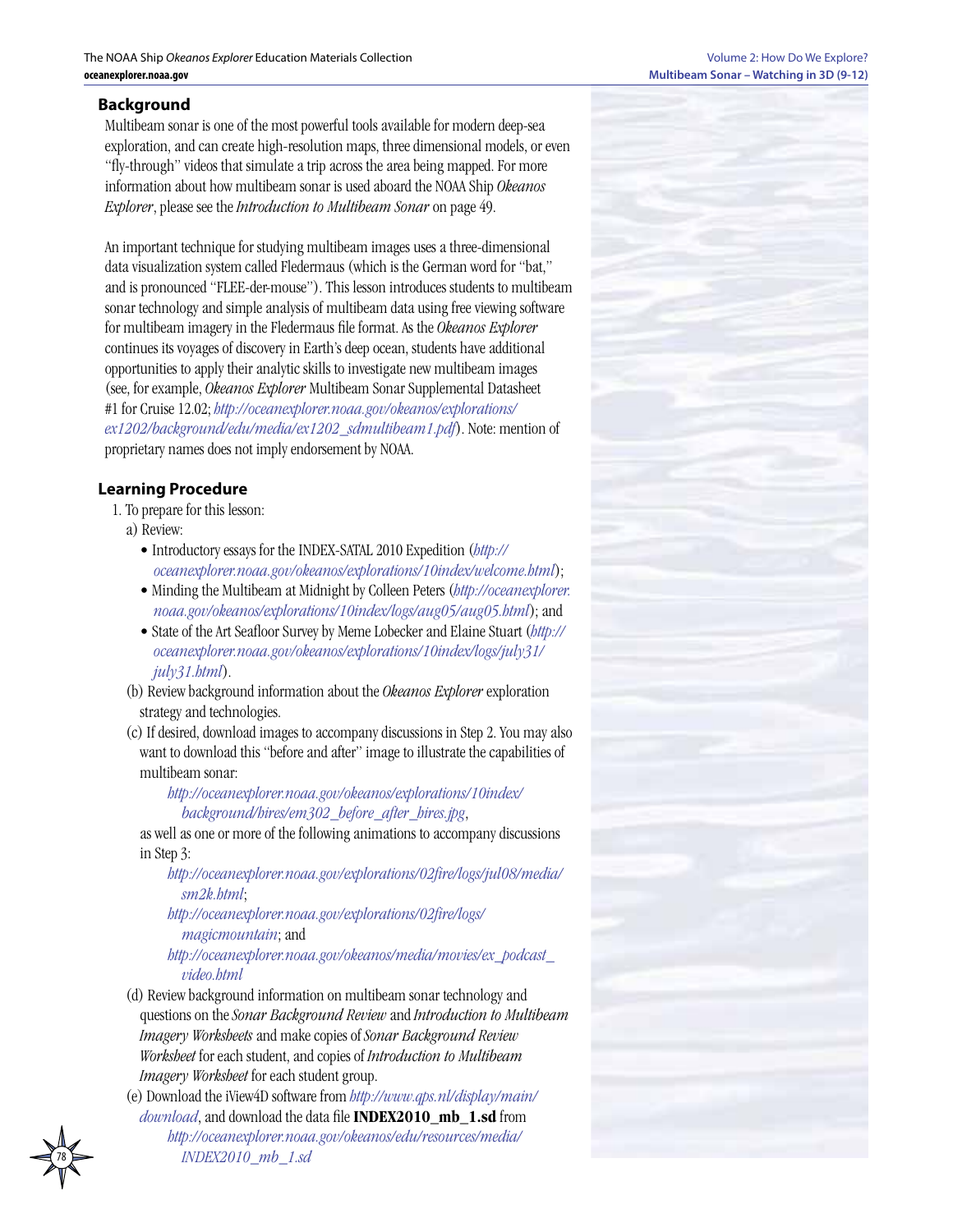#### Volume 2: How Do We Explore? **Multibeam Sonar – Watching in 3D (9-12)**



*Okeanos Explorer*'s EM302 multibeam sonar mapping system produced this detailed image of the Kawio Barat seamount, which rises around 3800 meters from the seafloor. Image courtesy of NOAA *Okeanos Explorer* Program, INDEX-SATAL 2010. *[http://oceanexplorer.noaa.gov/okeanos/explorations/10index/](http://oceanexplorer.noaa.gov/okeanos/explorations/10index/logs/hires/june26fig1_hires.jpg)*

*[logs/hires/june26fig1\\_hires.jpg](http://oceanexplorer.noaa.gov/okeanos/explorations/10index/logs/hires/june26fig1_hires.jpg)*



A CTD is attached to a metal frame called a rosette, or carousel, along with numerous water sampling bottles and when deployed, provides information about the composition of the water column. Image courtesy of NOAA.

*[http://oceanexplorer.noaa.gov/technology/tools/sondectd/](http://oceanexplorer.noaa.gov/technology/tools/sondectd/sondectd.html) [sondectd.html](http://oceanexplorer.noaa.gov/technology/tools/sondectd/sondectd.html)*



*Okeanos Explorer* crew launch the vehicle during test dives off Hawaii. Image courtesy of NOAA *Okeanos Explorer* Program, INDEX-SATAL 2010.

*[http://oceanexplorer.noaa.gov/okeanos/explorations/10index/](http://oceanexplorer.noaa.gov/okeanos/explorations/10index/background/hires/launch_hires.jpg) [background/hires/launch\\_hires.jpg](http://oceanexplorer.noaa.gov/okeanos/explorations/10index/background/hires/launch_hires.jpg)*



ROV Team Lead, Commanding Officer, and Science Team Lead discuss operations at the Mid-Cayman Rise with participants located at both the Silver Spring ECC, and URI's Inner Space Center. Image courtesy of NOAA *Okeanos Explorer* Program, MCR Expedition 2011.

*[http://oceanexplorer.noaa.gov/okeanos/explorations/ex1104/logs/](http://oceanexplorer.noaa.gov/okeanos/explorations/ex1104/logs/hires/daily_updates_aug9_1_hires.jpg) [hires/daily\\_updates\\_aug9\\_1\\_hires.jpg](http://oceanexplorer.noaa.gov/okeanos/explorations/ex1104/logs/hires/daily_updates_aug9_1_hires.jpg)*

and install these on computers that students will be using to complete the *Worksheet* activity. Alternatively, you may have students download these resources onto their own computers.

- 2. Provide each student with a copy of the *Sonar Background Review Worksheet* as homework in preparation for the remainder of this lesson.
- 3. Briefly introduce the NOAA Ship *Okeanos Explorer* and the INDEX-SATAL 2010 Expedition. Briefly discuss why this kind of exploration is important (for background information, please see the lesson, *Earth's Ocean is 95% Unexplored: So What?*; *[http://oceanexplorer.noaa.gov/okeanos/](http://oceanexplorer.noaa.gov/okeanos/explorations/10index/background/edu/media/so_what.pdf) [explorations/10index/background/edu/media/so\\_what.pdf](http://oceanexplorer.noaa.gov/okeanos/explorations/10index/background/edu/media/so_what.pdf)*). Highlight the overall exploration strategy used by *Okeanos Explorer*, including the following points:
	- The overall strategy is based on finding anomalies;
	- This strategy involves
		- Underway reconnaissance;
		- Water column exploration; and
		- Site characterization;
	- This strategy relies on four key technologies:
		- Multibeam sonar mapping system;
		- CTD and other electronic sensors to measure chemical and physical seawater properties;
		- A Remotely Operated Vehicle (ROV) capable of obtaining high-quality imagery and samples in depths as great as 4,000 meters; and
		- Telepresence technologies that allow people to observe and interact with events at a remote location.

You may want to show some or all of the images in the adjacent sidebar to accompany this review.

- 4. Review students' answers to questions on the *Sonar Background Review Worksheet*. These may be compared with the answers provided.
- 5. Ask students what they know about sonar, and provide additional information as necessary. Be sure students understand that sonar uses an acoustic signal or pulse of sound that is transmitted into the water by a sort of underwater speaker known as a transducer. If the seafloor or other object is in the path of the sound pulse, the sound bounces off the object and returns an "echo" to the sonar transducer. The time elapsed between the emission of the sound pulse and the reception of the echo is used to calculate the distance of the object. Since the time between transmission of a pulse and the return of its echo is the time it takes the sound to travel to the bottom and back, if we know this time and the local speed of sound we can calculate the distance to the bottom (this distance is called range). The time measured between pulse transmission and echo return is the "round trip" time, so the pulse has travelled twice the range during this time. For this reason, the general formula for range is:

### range  $= (1/2)$  (local speed of sound) (echo time)

A multibeam sonar system uses multiple transducers pointing at different angles on either side of a ship to create a swath of signals. The time interval between signal transmission and return echo arrival is used to estimate depth over the area of the swath. In addition to high-resolution maps, multibeam data can

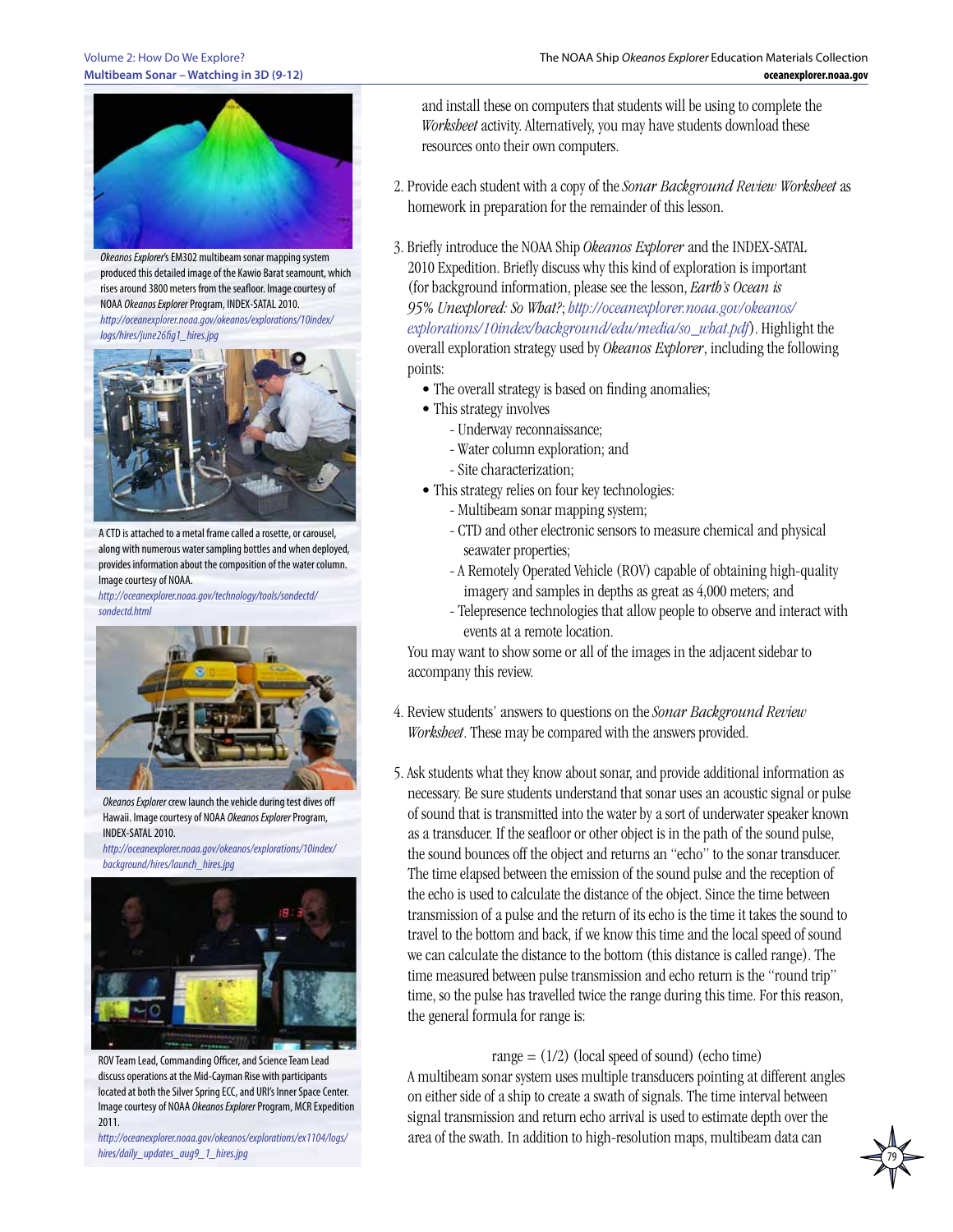

be used to create three-dimensional models or even "fly-through" videos that simulate a trip across the area being mapped. You may want to show one or more of the images or video clips referenced in Step 1c.

### Describe the role of multibeam sonar in ocean exploration aboard *Okeanos Explorer*. The image on page 50 *[http://oceanexplorer.noaa.gov/okeanos/](http://oceanexplorer.noaa.gov/okeanos/explorations/10index/background/hires/em302_before_after_hires.jpg) [explorations/10index/background/hires/em302\\_before\\_after\\_hires.jpg](http://oceanexplorer.noaa.gov/okeanos/explorations/10index/background/hires/em302_before_after_hires.jpg)* shows how much *Okeanos Explorer*'s EM302 mapping system adds to what we know about seafloor terrain. Students should realize that this is the key technology for the "reconnaissance" component of the overall exploration strategy, and provides the "big picture" view as explorers look for anomalies.

### Show this image *[http://oceanexplorer.noaa.gov/okeanos/](http://oceanexplorer.noaa.gov/okeanos/explorations/10index/logs/hires/xbt_cast_hires.jpg)*

*[explorations/10index/logs/hires/xbt\\_cast\\_hires.jpg](http://oceanexplorer.noaa.gov/okeanos/explorations/10index/logs/hires/xbt_cast_hires.jpg)* in which two scientists are conducting an XBT cast during the INDEX-SATAL 2010 Expedition. Be sure students understand that an XBT is an "expendable bathythermograph" which measures temperature through the water column. Ask students why this information is important to accurate multibeam operations. Students should realize that temperature affects the local speed of sound, which we have to know in order to calculate range as described above.

- 6. Provide each student group with a copy of the *Introduction to Multibeam Imagery Worksheet*, and ensure that students have access to the software and file referenced in Step 1e. Tell students that this activity is intended to familiarize them with multibeam imagery and how it can be manipulated to answer basic questions about features on the ocean floor. You may also want to mention that this skill will enable them to investigate additional images that will be available from future *Okeanos Explorer* missions.
- 7. When students have answered the questions on the *Introduction to Multibeam Imagery Worksheet*, lead a discussion of their results. Students' answers may be compared with the answers provided. The discussion may include the following components of technological literacy (ITEA, 2007):
	- **Scope of technology:** Development of multibeam sonar technology is the result of specific, goal-directed research.
	- **Relationships between technologies and other fields of study:** Progress in the development of multibeam sonar technology is closely linked to advancements in science and mathematics.

Ocean researchers conduct an XBT cast duing the INDEX-SATAL 2010 Expedition. Image courtesy of NOAA *Okeanos Explorer* Program, INDEX-SATAL 2010 *[http://oceanexplorer.noaa.gov/okeanos/](http://oceanexplorer.noaa.gov/okeanos/explorations/10index/logs/aug05/media/xbt_cast.html) [explorations/10index/logs/aug05/media/xbt\\_cast.html](http://oceanexplorer.noaa.gov/okeanos/explorations/10index/logs/aug05/media/xbt_cast.html)*

### **Latitude and Longitude**

If students are not familiar with the concepts of latitude and longitude, see *The Robot Archaeologist* (*[http://oceanexplorer.noaa.gov/](http://oceanexplorer.noaa.gov/explorations/09newworld/background/edu/media/robot.pdf) [explorations/09newworld/background/edu/](http://oceanexplorer.noaa.gov/explorations/09newworld/background/edu/media/robot.pdf) [media/robot.pdf](http://oceanexplorer.noaa.gov/explorations/09newworld/background/edu/media/robot.pdf)*), page 11.

### **Degrees, Minutes, Seconds or Decimal Degrees?**

The iView4D software provides longitude and latitude (x and y "Geo Coords" on the bottom left of the viewer window) in degrees, minutes, and seconds; but the *Okeanos* Atlas uses the decimal degree format.

To convert degrees/minutes/seconds to decimal degrees:

- 1. Convert seconds to minutes, and add to minutes.
- 2. Convert minutes to degrees, and add to degrees.

For example, to convert  $4^{\circ}$   $44'$   $49''$  to decimal degrees:

- 1. Divide  $49"$  by 60 seconds/minute = 0.81667; add to  $44' = 44.81667'$
- 2. Divide  $44.81667$ ' by 60 minutes/degree = 0.74694°; add to  $4^{\circ} = 4.74694^{\circ}$

To convert decimal degrees to degrees/minutes/ seconds:

- 1. Multiply the decimal portion of the number by 60. The whole number portion of the result is minutes.
- 2. Multiply the decimal portion of the result by 60 to find the number of seconds.

For example, to convert 4.74694° to degrees/ minutes/seconds:

- 1. Multiply 0.74694 by 60 = 44.8164. The number of minutes is 44.
- 2. Multiply  $0.8164$  by  $60 = 48.984$ . The number of seconds is 49.

```
So, 4.74694^{\circ} = 4^{\circ} 44' 49''
```
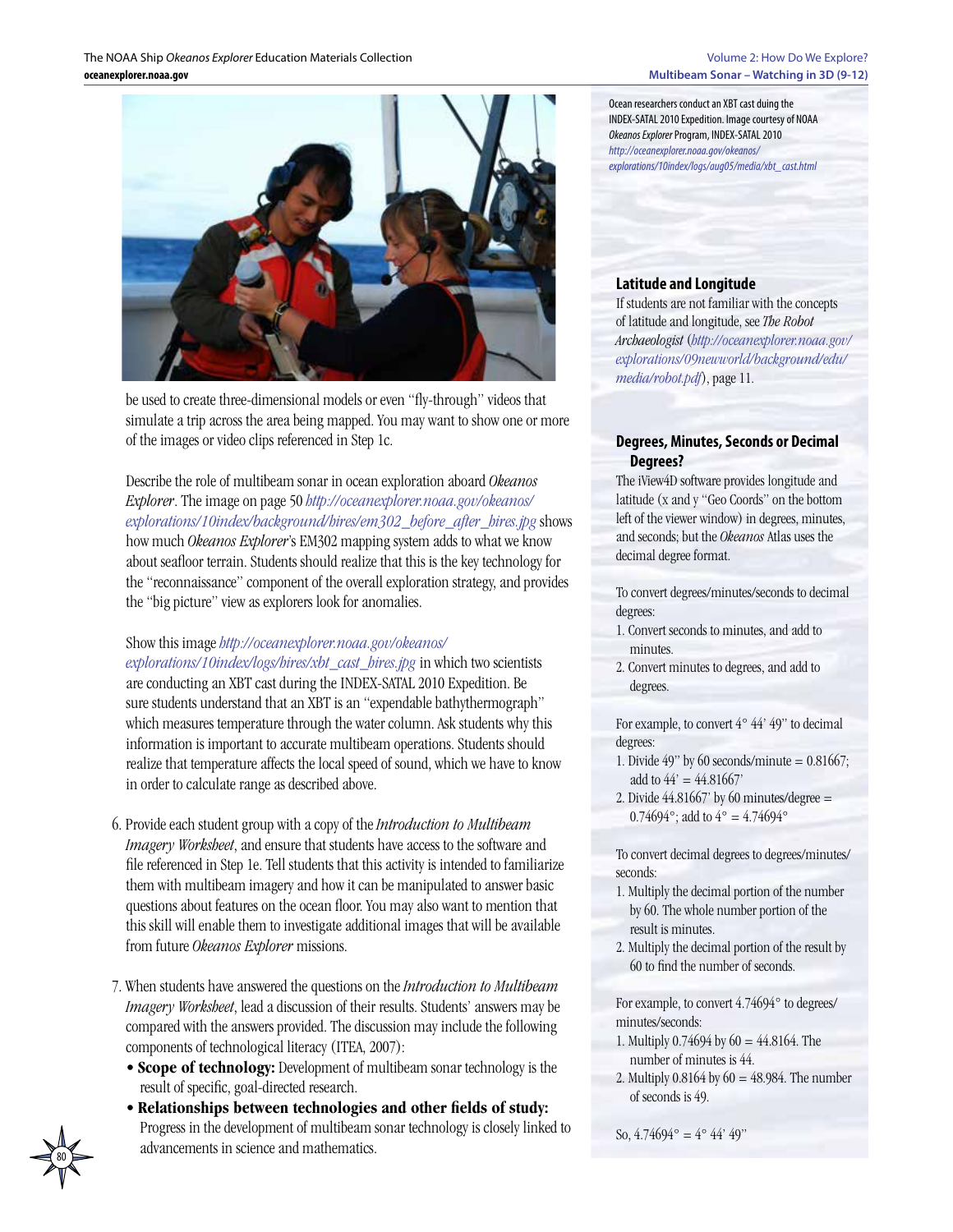#### Volume 2: How Do We Explore? **Multibeam Sonar – Watching in 3D (9-12)**

• **Effects of technology on the environment:** Multibeam sonar technology provides a new way to monitor various aspects of the environment to provide information for decision-making.

### **The BRIDGE Connection**

*<www.vims.edu/bridge/>* – Scroll over "Ocean Science Topics" in the menu on the left side of the page, then "Human Activities," then "Habitats" then select "Deep Ocean" for activities and links about deep ocean ecosystems.

### **The "Me" Connection**

Have students write a brief essay describing a backpacking trip across a landscape having the topography shown in the multibeam image used for the *Worksheet* activity.

### **Connections to Other Subjects**

English Language Arts, Social Studies, Mathematics

### **Assessment**

Students' answers to *Worksheet* questions and class discussions provide opportunities for assessment.

### **Extensions**

Visit the Web page (*<http://oceanexplorer.noaa.gov/okeanos/welcome.html>*) for reports, images, and other products from *Okeanos Explorer* cruises.

### **Multimedia Discovery Missions**

*<http://oceanexplorer.noaa.gov/edu/learning/welcome.html>* – Click on the links to Lessons 1, 5, and 6 for interactive multimedia presentations and Learning Activities on Plate Tectonics, Chemosynthesis and Hydrothermal Vent Life, and Deep-Sea Benthos.

### **Other Relevant Lesson Plans from NOAA's Ocean Exploration Program**

### **The Ridge Exploring Robot**

(from the INSPIRE: Chile Margin 2010 Expedition)

*[http://oceanexplorer.noaa.gov/explorations/10chile/background/edu/media/](http://oceanexplorer.noaa.gov/explorations/10chile/background/edu/media/robot.pdf) [robot.pdf](http://oceanexplorer.noaa.gov/explorations/10chile/background/edu/media/robot.pdf)*

Focus: Autonomous Underwater Vehicles/Marine Navigation (Grades 9-12; Earth Science/Mathematics)

Students explain a three-phase strategy that uses an Autonomous Underwater Vehicle (AUV) to locate, map, and photograph previously undiscovered hydrothermal vents; design a survey program to provide a photomosaic of a hypothetical hydrothermal vent field; and calculate the expected position of the AUV based on speed and direction of travel.

### **Sound Pictures**

(from the Cradle of the Earthquake: Exploring the Underwater San Andreas Fault 2010 Expedition)

*[http://oceanexplorer.noaa.gov/explorations/10sanandreas/background/edu/](http://oceanexplorer.noaa.gov/explorations/10sanandreas/background/edu/media/soundpics912.pdf) [media/soundpics912.pdf](http://oceanexplorer.noaa.gov/explorations/10sanandreas/background/edu/media/soundpics912.pdf)*

Focus: Sonar (Grades 9-12; Physical Science)

Students explain the concept of sonar, describe the major components of a sonar system, explain how multibeam and sidescan sonar systems are useful to

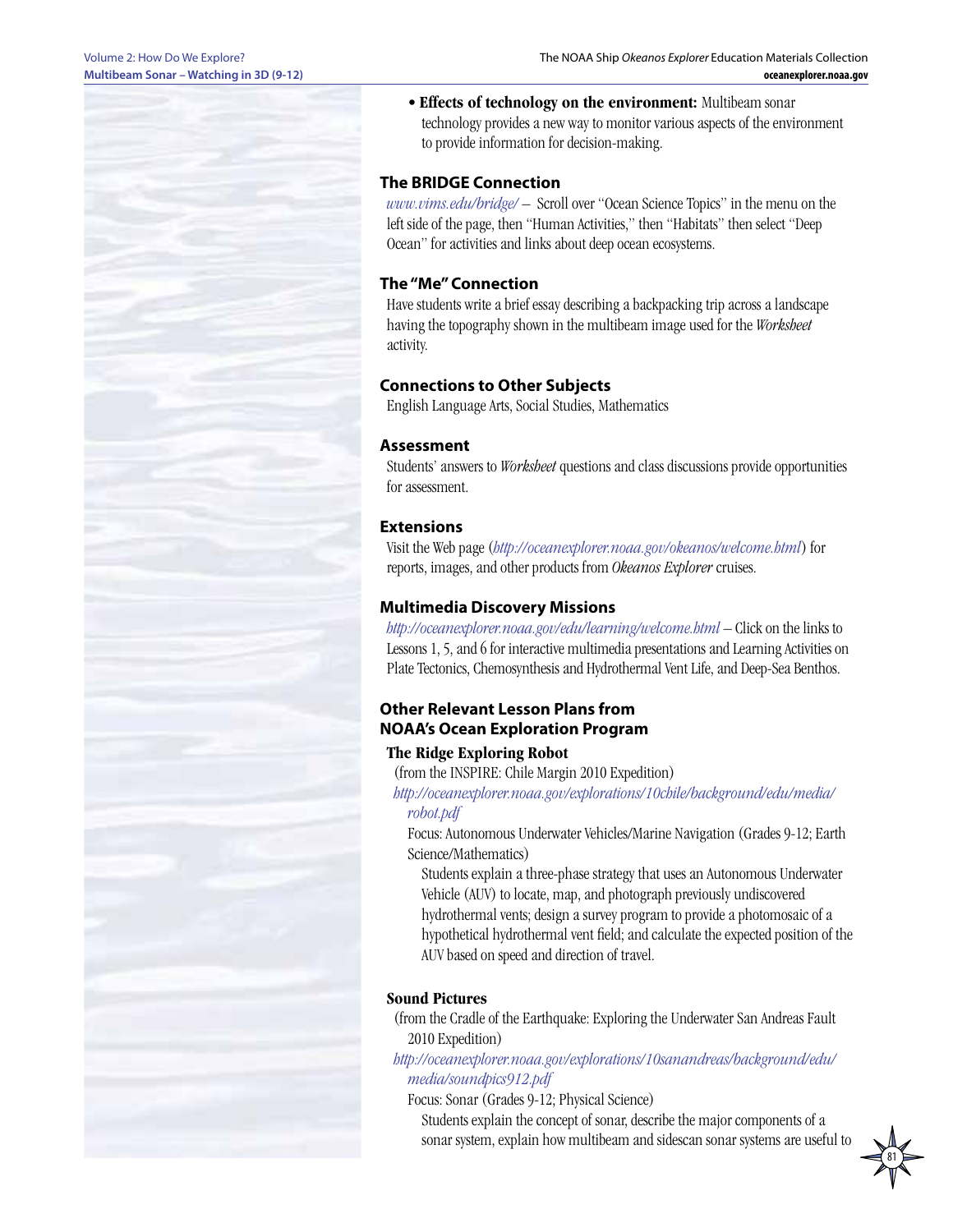ocean explorers, and simulate sonar operation using a motion detector and a graphing calculator.

### **Next Generation Science Standards**

Lesson plans developed for Volume 2 are correlated with *[Ocean Literacy Essential](http://oceanliteracy.wp2.coexploration.org/brochure/)  [Principles and Fundamental Concepts](http://oceanliteracy.wp2.coexploration.org/brochure/)* as indicated in the back of this book. Additionally, a separate online document illustrates individual lesson support for the Performance Expectations and three dimensions of the Next Generation Science Standards and associated Common Core State Standards for Mathematics and for English Language Arts & Literacy. This information is provided to educators as a context or point of departure for addressing particular standards and does not necessarily mean that any lesson fully develops a particular standard, principle or concept. Please see: *http://oceanexplorer.noaa.gov/okeanos/edu/collection/ hdwe\_ngss.pdf*



#### **Send Us Your Feedback**

We value your feedback on this lesson, including how you use it in your formal/informal education settings. Please send your comments to: *[oceanexeducation@noaa.go](mailto:oceanexeducation%40noaa.gov?subject=Feedback)v*

#### **For More Information**

Paula Keener, Director, Education Programs NOAA Office of Ocean Exploration and Research Hollings Marine Laboratory 331 Fort Johnson Road, Charleston SC 29412 843.762.8818 843.762.8737 (fax) *[paula.keener@noaa.gov](mailto:paula.keener-chavis%40noaa.gov?subject=For%20More%20Information)*

#### **Acknowledgments**

Produced by Mel Goodwin, PhD, Marine Biologist and Science Writer, Charleston, SC. Design/layout: Coastal Images Graphic Design, Charleston, SC. If reproducing this lesson, please cite NOAA as the source, and provide the following URL: *<http://oceanexplorer.noaa.gov>*

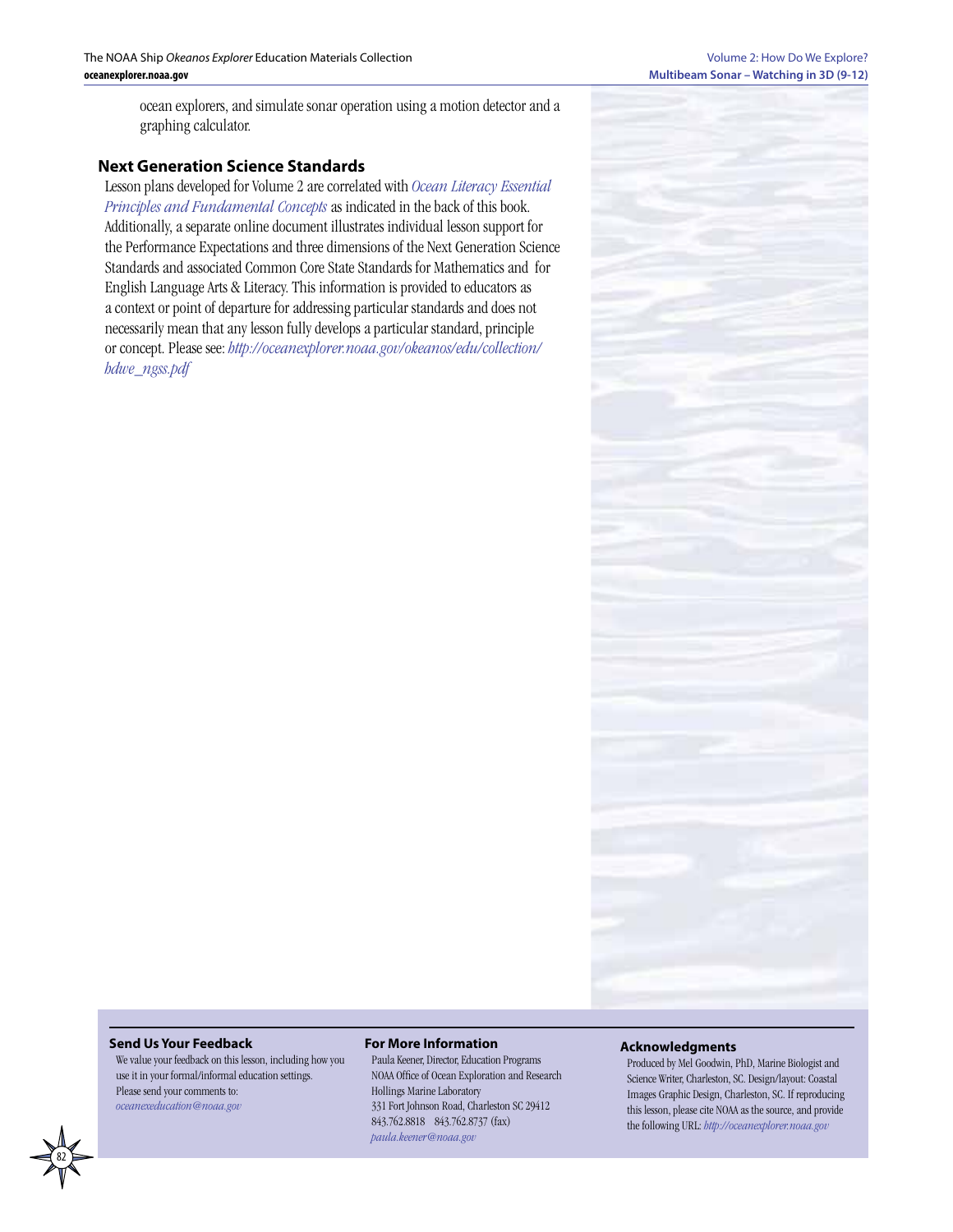

# **Sonar Background Review Worksheet**

- 1. How are sound waves in water different from electromagnetic waves such as light or radio waves?
- 2. What are some conditions that affect the speed of sound waves travelling in water?
- 3. Sound waves may be thought of as a sequence of moving pressure fronts. What is the term for the physical distance between two consecutive pressure fronts?
- 4. What is the term for the number of pressure fronts that pass a stationary point in a certain amount of time?
- 5. What is the mathematical relationship between the properties described in Questions 3 and 4?
- 6. When a sound wave moving through water encounters a change in temperature, what happens to the properties described in Questions 3 and 4?
- 7. When a sound wave moves through the water, what is it that is actually moving?
- 8. Instruments called hydrophones measure the changes in pressure caused by the pressure fronts of a sound wave. If one sound wave is found to cause greater pressure changes than another sound wave, what does this indicate about the two waves?
- 9. The pressure caused by a sound wave is directly related to a third property of waves. What is this property?
- 10. What happens to the property identified in Question 9 as a sound wave moves through water?
- 11. How is the effect identified in Question 10 related to the property identified in Question 4?
- 12. When a sound wave moving through water encounters another medium, such as rock or sand, what are three things that happen to the quantity identified in Question 7?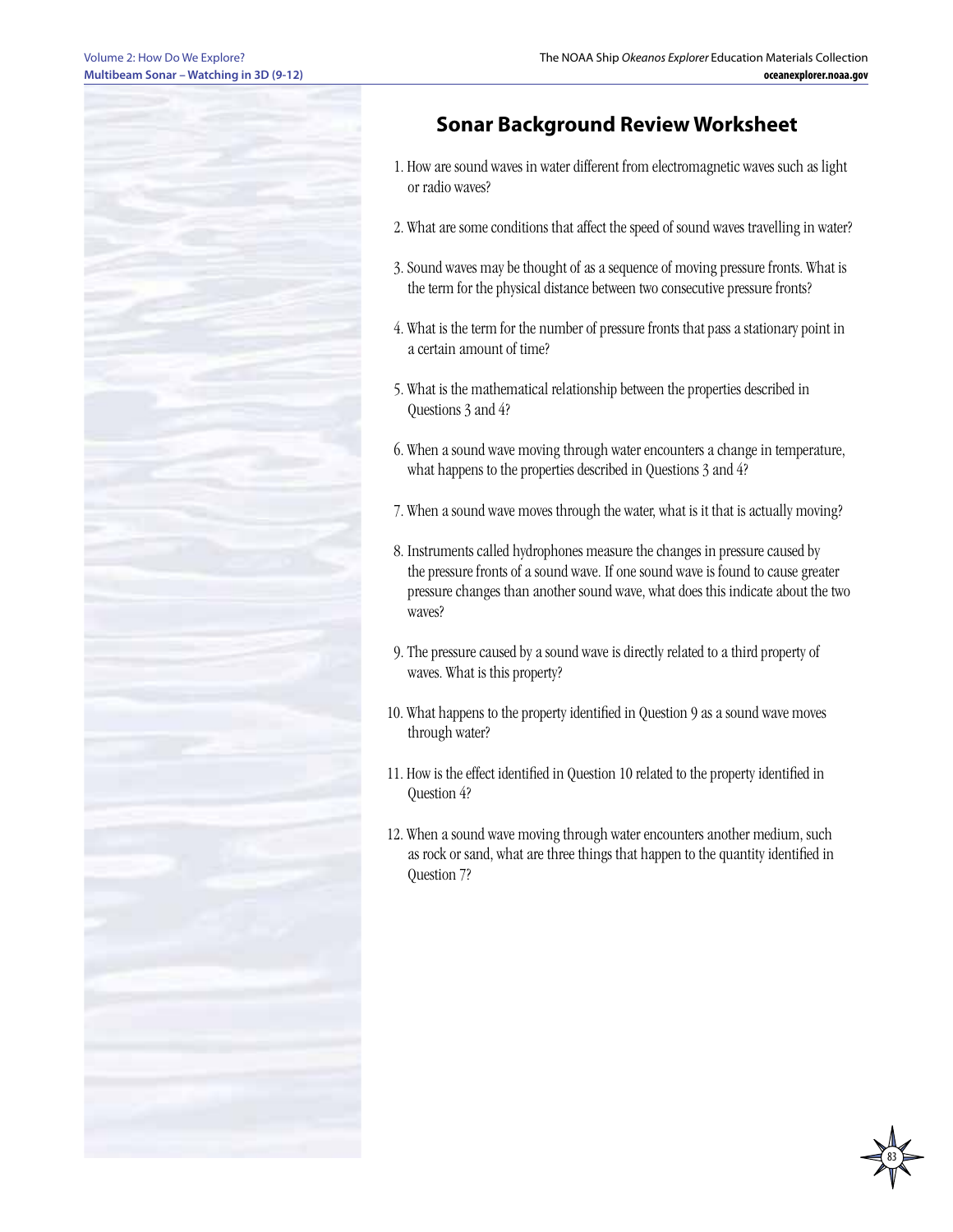# **Sonar Background Review Worksheet Answers**

- 1. Sound waves in water move as compression waves, while electromagnetic waves are transverse waves.
- 2. The speed of sound waves travelling in water is affected by conditions of the water such as salinity, pressure, and temperature; the speed of sound waves under a particular set of these conditions is called the local speed of sound. In the ocean, the speed of sound is about 1,500 meters per second.
- 3. The physical distance between two consecutive pressure fronts in a sound wave is wavelength.
- 4. The number of pressure fronts that pass a stationary point in a certain amount of time is the frequency of the wave.
- 5. The mathematical relationship between wavelength and frequency is:

speed of sound = frequency x wavelength

Typically, wavelength is measured in meters (m), and frequency is measured in cycles per second (Hz), so units for the speed of sound are meters per second.

- 6. When a sound wave moving through water encounters a change in temperature, the local speed of sound and wavelength change, but frequency remains constant.
- 7. When a sound wave moves through the water, energy is the thing that actually moves.
- 8. If one sound wave induces a greater pressure change than another sound wave, the first sound wave contains more energy.
- 9. The pressure caused by a sound wave is directly related to the amplitude of the wave, which is related to the acoustic energy of the wave; higher amplitude waves contain more energy.
- 10. When a sound wave moves through water, it gradually loses some of its energy, so its amplitude is reduced.
- 11. Sound waves with higher frequencies lose energy more rapidly than those with lower frequencies.
- 12. When a sound wave moving through water encounters another medium, some of its energy is transferred into the new medium, some of it is reflected off the surface of the medium, and the rest is scattered in all directions. How much energy is reflected and how much is scattered depends on the characteristics of the medium and the angle at which the wave strikes the medium (angle of incidence). The energy that is reflected maintains the frequency characteristics of the original sound wave.



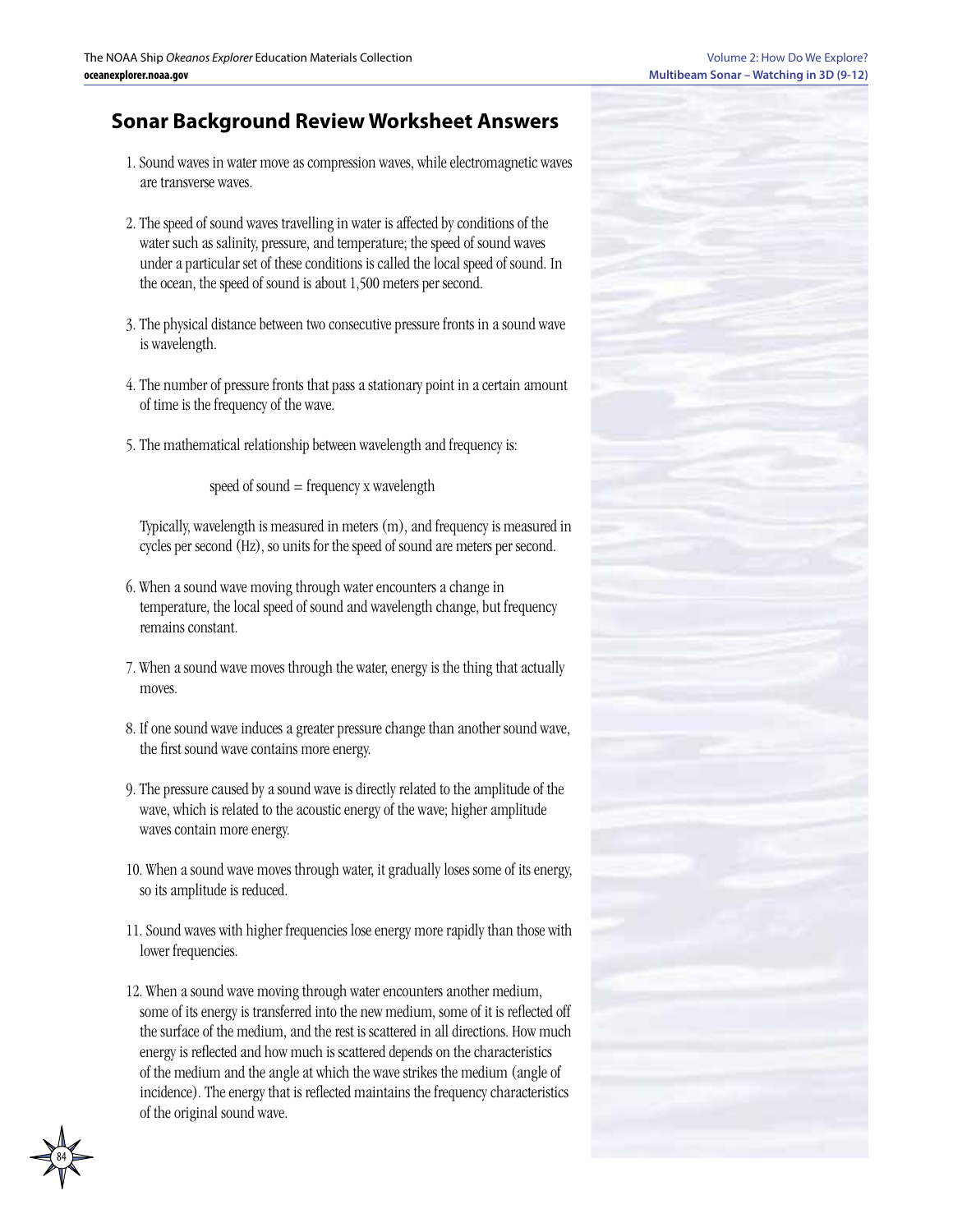

# **Introduction to Multibeam Imagery Worksheet**

1. Launch the iView4D software. Your screen should resemble Figure 1. Note the Rotation Control Rings near the top center and mid-left side of the screen. If your screen doesn't look like Figure 1, be sure "Bounds" is checked under the "View" drop-down menu.





2. Open the file, **INDEX2010\_mb\_1.sd**. Now your screen should resemble Figure 2. This is a multibeam sonar image of the Kawio Barat submarine volcano which was identified as a priority for exploration during the INDEX-SATAL 2010 Expedition.



The ocean floor is shown as a three-dimensional image. The x-axis represents longitude, the y-axis represents latitude, and the z-axis represents depth. When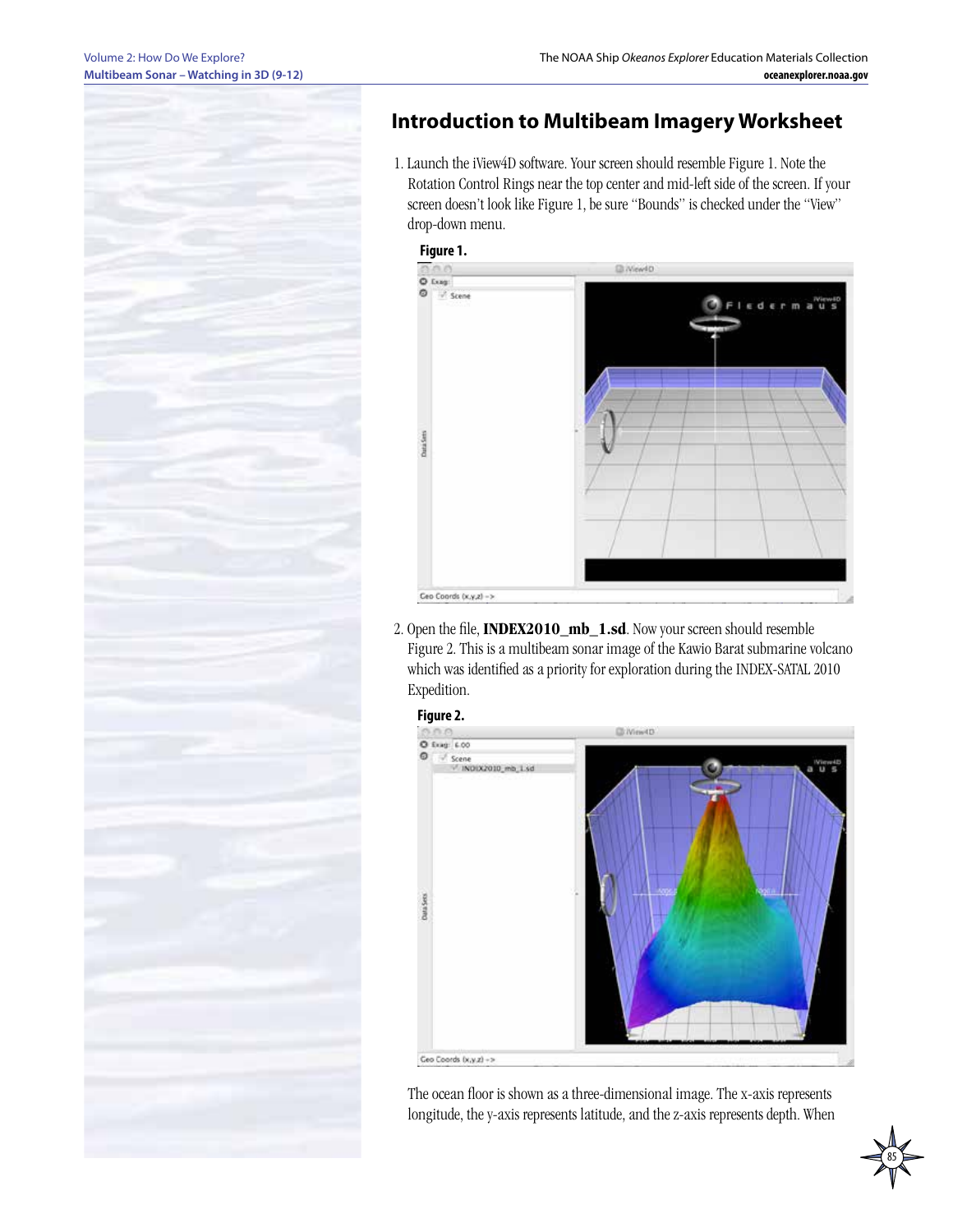you move the cursor over the image, the window near the bottom of the screen shows the geo coordinates (x, y, and z) for the location beneath the cursor.

The Rotation Control Ring near the top allows you to rotate the image around the vertical axis, and the Rotation Control Ring on the left allows you to rotate the image around the horizontal axis. Alternatively, you can left-click (simple click on a Macintosh platform) and drag up or down to rotate the image around the horizontal axis, or left-click and drag left or right to rotate the image around the vertical axis.

You can zoom the image by right-clicking (or control-clicking on a Macintosh platform) in the middle of the image, then dragging to zoom in or out.

Some images use "vertical exaggeration" to show features more clearly. This means that the vertical scale is larger than the horizontal scale so vertical features are magnified. You can control the amount of vertical exaggeration by clicking and dragging the cone-shaped object on the vertical scale line near the middle of the image. Numbers on the scale lines show the relative horizontal and vertical scales.

Experiment with these controls to find out how they allow you to manipulate the image, then answer the following questions:

- 3. What are the northern and southern latitude boundaries for this image? (Hint: The Rotation Control Ring on the left allows you to rotate the image so that you are looking straight down.)
- 4. What are the eastern and western longitude boundaries for this image?
- 5. The deepest parts of the image are approximately how deep?

- 6. How deep is the shallowest part of this volcano? (Hint: Increasing the vertical exaggeration will make it easier to spot the shallowest portion.)
- 7. What is the approximate diameter of the volcano at its base? (Hint: One minute of latitude is equal to one nautical mile, which is equal to 1.852 km; but note that the squares on the Fledermaus image are not necessarily equal to one minute.)
- 8. What is the approximate slope of the volcano? (Hint: Think of the volcano as a right triangle whose base is one-half the volcano's diameter.)
- 9. Often, areas where local topography is steep or very changeable will also be areas that have a variety of biological organisms. What is the approximate location of an area on the volcano that seems to have this kind of topography? (Hint: This is easier to see without vertical exaggeration.)